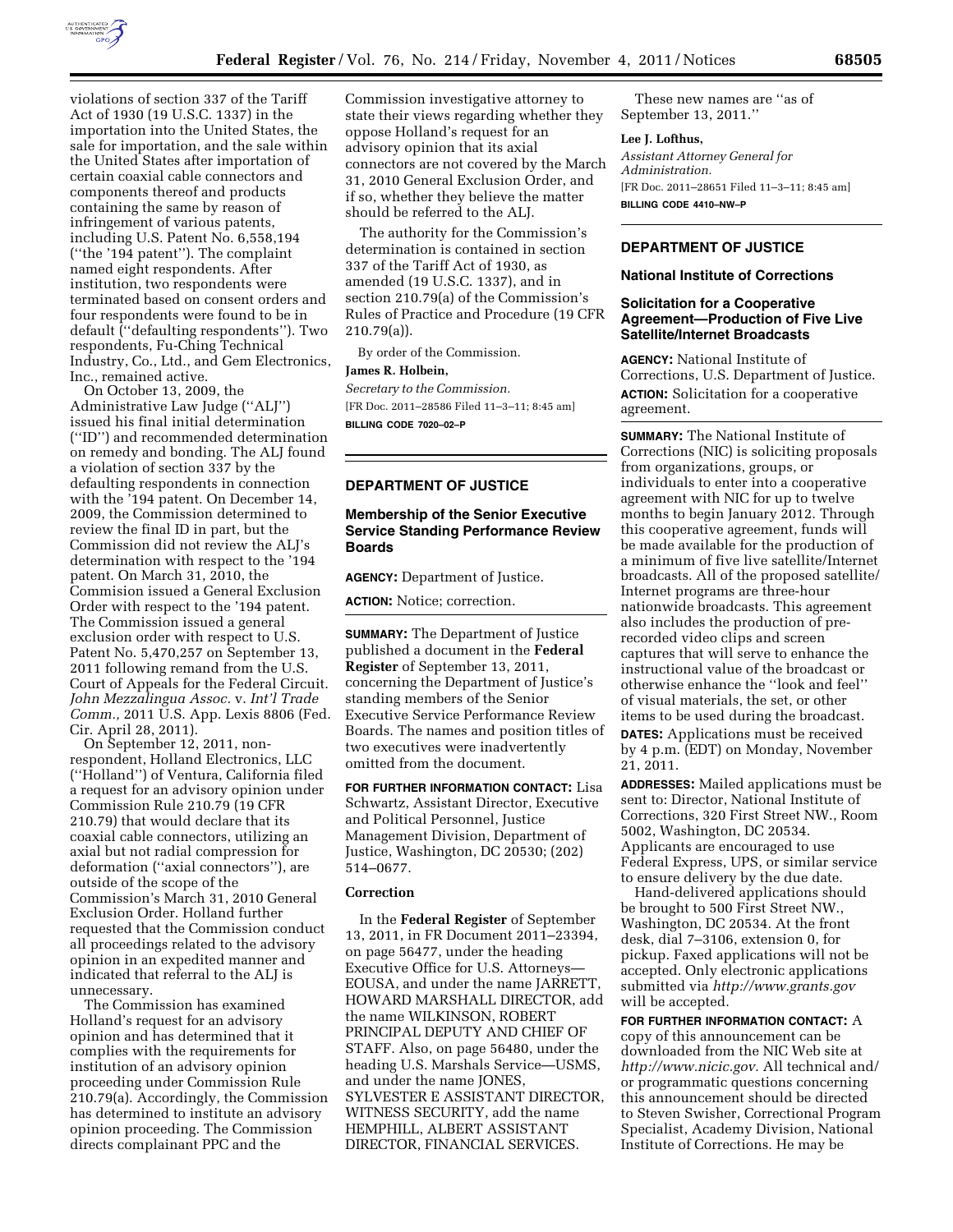reached by calling (800) 995–6429, ext 6623, or by email at *[sswisher@bop.gov](mailto:sswisher@bop.gov)*. **SUPPLEMENTARY INFORMATION:** 

# *Background:* Satellite/Internet broadcasting is defined as training/ education transpiring between trainers and facilitators at one location as participants/students receive instruction at other locations via technology. NIC uses satellite broadcasting and the Internet economically to reach a larger and broader audience from federal, state, tribal, and local criminal justice agencies, as well as new partners and vested stakeholders who have a common interest in and/or contact with offender populations. Many of these audiences were previously hard to reach using traditional modes of training.

Additionally, NIC, as a leader in correctional learning, continually seeks to use and integrate various forms of visual technology to support and enhance learning within its full continuum of training delivery strategies.

*Purpose:* The purpose of funding this initiative is to produce a minimum of five live satellite/Internet broadcasts, disseminating current and emergent information to the criminal justice community. Each of these broadcasts will be 3 hours long. Additionally, as part of this award, the agreement includes the production of pre-recorded video clips and screen captures that will serve to enhance the instructional value of each broadcast or otherwise enhance the ''look and feel'' of visual materials, the set, or other items to be used during the broadcast. Examples of these items may include but are not limited to: The production of 12 to 15 short video vignettes (less than 3 minutes each) to support the content of the satellite/ Internet broadcasts or to be used by NIC to enhance other training projects; up to 20 short 10- to 15-second video bumps designed around the theme of the broadcast to assist in transitions between content elements of the broadcast; or custom designed visuals and props used during a specific broadcast to enhance the set design or otherwise support the content of the broadcast.

*Scope of Work:* To address the scope of work for this project, the following will be needed:

*Producer Consultation and Creative Services:* The producer for this project plays a key role in managing the project, but he/she must also possess a wide range of technical experience, including script writing, in the development and delivery of video broadcasts. The producer will (1) consult and collaborate with NIC's distance learning

administrator (DLA) on program design, program coordination, design and field segments, and content development and (2) participate in/coordinate all planning meetings and planning activities that support each broadcast. A minimum of one face-to-face planning session will be held for each broadcast. Planning sessions typically last 2.5 days and are convened in the NIC Aurora office or at the Washington, DC headquarters.

The producer must plan all other activities through telephone and various virtual online platforms (*e.g.,* WebEx, which NIC provides) and consult and collaborate with NIC's DLA in the selection of talent for each broadcast. This will entail review of print and audiovisual materials, as well as phone conversations with potential talent. Face-to-face interviews typically will not be required.

The producer must work with each consultant/trainer to develop his/her content for delivery using the satellite/ Internet format. This will entail regular email and telephone communication as well as regularly scheduled updates with key stakeholders on the broadcast team.

The producer will serve as the coordinator of script development, graphic design, production elements, and rehearsals for each broadcast and use his/her professional expertise in designing creative ways to deliver satellite/Internet broadcasts.

The producer will develop detailed storyboards for each broadcast. Significant contribution to the development of the storyboard will come from designated content experts, the talent selected to appear in the broadcast, and NIC's DLA. NIC's DLA maintains final approval of all storyboards, video, and other materials produced or used in any broadcast. Please refer to ''Content Development Countdown'' attached to this announcement and also found on NIC's Web site at *[http://www.nicic.gov.](http://www.nicic.gov)* 

The producer will supervise camera and audio crews assigned to capture testimonial footage from leaders in the criminal justice field, who answer questions and provide general comment on an array of correctional topics. There will be two of these sessions during this agreement. Each shoot will entail 1- to 2-day video shoots at national correctional conferences where appropriate talent/audiences will be convening.

*Content Development Process:* Having both quality content development and innovative as well as engaging content delivery, are critical components of successful live broadcasts. Therefore,

the content development process, as part of the storyboard/rundown development for each broadcast, must be carefully developed. The following process outlines the necessary steps the producer must take to ensure that the content of each broadcast is informative, innovative, and engaging. While each broadcast must be treated as a unique product, it is expected that the following processes will be followed. If adjustments or modifications need to be made to the process to meet the unique needs or circumstances of any of the broadcasts, approval of the DLA is required. Please refer to ''Content Development Countdown'' attached to this announcement and found on NIC's Web site at *[http://www.nicic.gov.](http://www.nicic.gov)* 

*STEP ONE:* Convene a 2.5-day planning meeting with the NIC DLA, an NIC representative/program manager with content knowledge of the broadcast, and 4 to 5 other stakeholders vested in the topic being developed. (Attendees fees, travel, and per diem for the planning meeting and the rehearsal/ broadcast days are paid for by NIC and are not part of this award.) Attendees are told they are helping develop ideas for a broadcast on a specific topic. Participation in the planning meeting does not necessarily mean that participants will be used as talent during the live broadcast. *Note:* The exception may be if some of the attendees have been specifically determined by NIC to be critical to the broadcast because of their specific expertise or background.

NIC's DLA will lead meetings with the broadcast host(s) and video producer in attendance. (Costs associated with the producer's participation in the planning meetings and the rehearsal/broadcast days for each broadcast are to be included within this award.) The meeting will (1) set learning objectives, (2) develop a theme, metaphor, or other creative hook that will set a context for the broadcast (The hook will support the content of the broadcast and will assist in determining the creative approaches through which that content can be delivered in a live broadcast.), (3) develop a rough outline of key content for each broadcast segment, using content learning objectives as a guideline, (4) generate a list of resources (videos, photos, *etc.*) that could support the segment, and (5) discretely determine which experts might be good on camera and involved in the future development process.

*STEP TWO:* Cast the program after the meeting is complete. The producer, host(s), and DLA will meet with appropriate NIC staff soon after the planning meeting—the next day is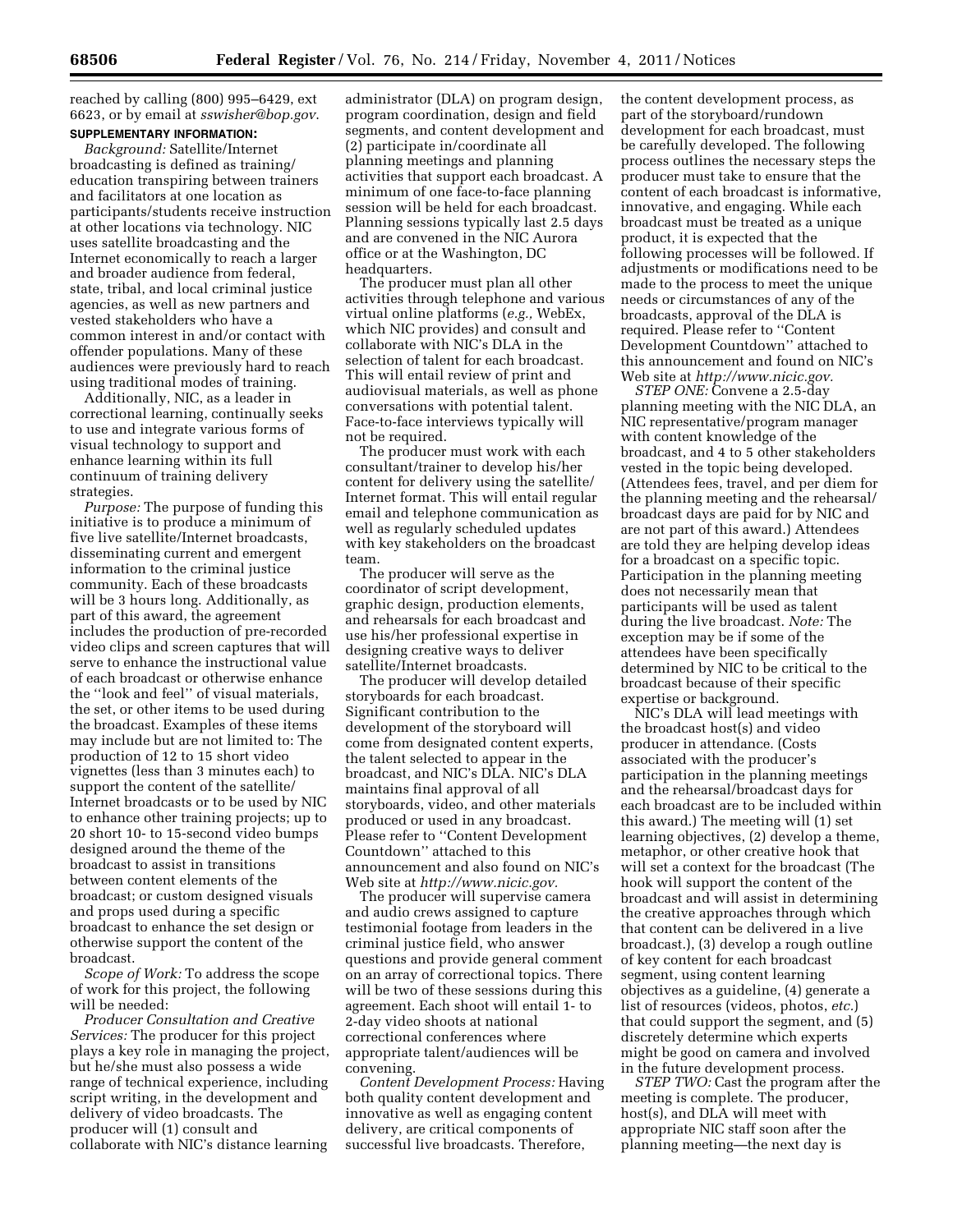preferred. Together, the meeting participants will (1) determine a list of presenters for the program, (2) determine the fields that the presenters should come from and what casting types are needed to cover each segment or content type, (3) create a cast list, (4) set deadlines for pre-interviewing and recruiting those available on the scheduled dates for the rehearsal and broadcast (*Note:* Selected talent must be available for both the rehearsal day and the broadcast day in order to participate.), (5) conduct pre-interviews to gather content and make suggestions for on-camera appearances, and (6) work with the DLA and appropriate NIC staff named as on-camera presenters and assign them to specific program segments.

*STEP THREE:* Develop content for the broadcast. The producer will schedule a call/video conference with the producer, host(s), DLA, and each segment's small group of presenters; review, revise, and annotate the broadcast outline; generate a further list of resources during the call (The producer may need two calls per segment, but the goal would be one.); and have the DLA sign off on the broadcast's content outline.

*STEP FOUR:* Develop the broadcast programming. The producer, host(s), and/or DLA will  $(1)$  outline the program and its elements, including content questions (most segments of each program will be designed so that a host(s) will facilitate each segment, rather than allowing small groups of practitioners to facilitate on their own.); (2) revise outlines and make initial testimonial selections, working from transcripts, acquired clips, and other source materials; (3) work with DLA to identify graphic/visual needs and content; (4) work with production staff to compile support materials (making direct contact with prisons, jails, *etc.*); (5) work with production staff to develop all graphics and visuals for approval; (6) work with the DLA to review and approve all materials and program development, including standardized intro and outro segments highlighting NIC and its graphic image.

*STEP FIVE:* Prepare the broadcast. The awardee will book one preparation call with presenters the week before the cast and crew travel to the shoot location. The call will cover logistics and an overview of the agenda for the 2 days. On rehearsal day (typically, Tuesday morning), the producer will show all broadcast staff and talent the final video clips, graphics, and visuals, *etc.,* and complete a technical run through of the program. The host(s) and producer will lead staff through the

program outline. *Note:* If the schedule allows, it would be best to have 12 to 14 weeks between each planning meeting and the broadcast. Please refer to ''Content Development Countdown'' attached to this announcement and found on NIC's Web site at *[http://](http://www.nicic.gov) [www.nicic.gov.](http://www.nicic.gov)* 

This allows enough time to do a round of pre-interviews and make oncamera selections. Production schedules will overlap to fit all broadcasts within the award period. Planning sessions for back-to-back live events (a maximum of two at a time) may be desirous for a number of reasons. This planning model will be used as a pilot for two of the events set for this award.

It is necessary, due to the 12- to 14 week planning development process and minimum of 5 broadcasts to be delivered as part of this award, that the awardee must prepare to provide ample time for one producer to be able to handle multiple projects at one time and/or be staffed to provide multiple producers to achieve the scope of work for this agreement. A definitive plan to accomplish this role and function must be included in the proposal.

*Pre-Production Video:* The producer will supervise the production of vignettes to be used in each of the broadcasts, as well as the vignettes to be produced as stand-alone pieces to support other NIC curriculum projects. There will be twelve to fifteen of these vignettes in all. Content experts (typically, correctional professionals) will draft conceptual outlines of the scripts for each vignette. From these outlines, the producer (or a script writing expert) will develop scripts and have them approved by NIC's DLA. These scripts will be developed and approved in advance of the shoot and will generally use 2 to 4 speaking parts per scene (and additional extras). As topics are determined, the producer will work with the DLA to apportion the shooting days and/or to use those days to produce other equivalent creative elements for each broadcast.

*The producer will budget for at least four 10-hour days of vignette shooting, which will include:* (1) Professional actors playing the parts designated by the script, (2) a professional video crew, (3) professional quality scenery, props, and wardrobe elements, and (4) broadcast quality lighting and high definition camera gear. It is expected that each shooting day will include 3 to 6 scenes, each resulting in 1–4 minutes of screen time.

Additionally, testimonial video footage must be captured well in advance of broadcast delivery dates to ensure ample time for considering the

clips for inclusion in the storyboard of a broadcast and to allow sufficient time for editing. These video clips are used in the broadcasts to support the content delivery and to provide transitions/ bumps between segments/modules within the broadcast. NIC will provide the raw footage of up to 10 testimonial interviews (approximately 15 minutes each) to the producer for each of the five broadcasts. Testimonial footage will also be captured by the producer from video shoots that NIC will arrange to occur at 2 to 3 relevant correctional and/or criminal justice conferences where targeted audiences will generally convene. The producer will provide the interviewer, camera staff, and any required lighting and audio equipment for each conference testimonial shoot. The format for all field shooting will be either Betacam, DVD Pro Digital, and/or Mini DVD.

*Video Production:* Video production for each of the broadcasts and each video vignette for stand-alone projects will consist of videotaping contentrelated events in the field, editing existing video, and videotaping experts for testimonial presentations. It will also include voiceover, audio, and music, if necessary, for each broadcast or vignette. The awardee will develop a detailed storyboard/rundown for each broadcast. Significant contribution to the development of the storyboard/ rundown will come from designated content experts, the talent selected to appear in the broadcasts, and the DLA. The DLA maintains final approval of all storyboards/rundowns, video, and other materials used in any broadcast. Innovative and thought-provoking opening sequences must be produced for each broadcast show open with graphics, video, and music. Show opens will be approximately 45 seconds in length. In addition, the broadcasts will use graphics to enhance viewer learning. Graphic design will be used as packaging for all video roll-ins and carried out through all PowerPoint slides and onscreen graphics.

The producer will coordinate art direction, lighting, set design, props, and furniture for all broadcast segments. Customized set design will be required for each broadcast. The producer will budget for a creative treatment that is unique to each broadcast, which will include simple on-set design elements (*e.g.,* a freestanding door that opens, large scale graphics printed on foam core, lighting effects with customized gobos, thematic prop elements, *etc.* Each set will include signage, posters, props, and/or other visuals that clearly relate to the content of the broadcast. The producer will organize and supervise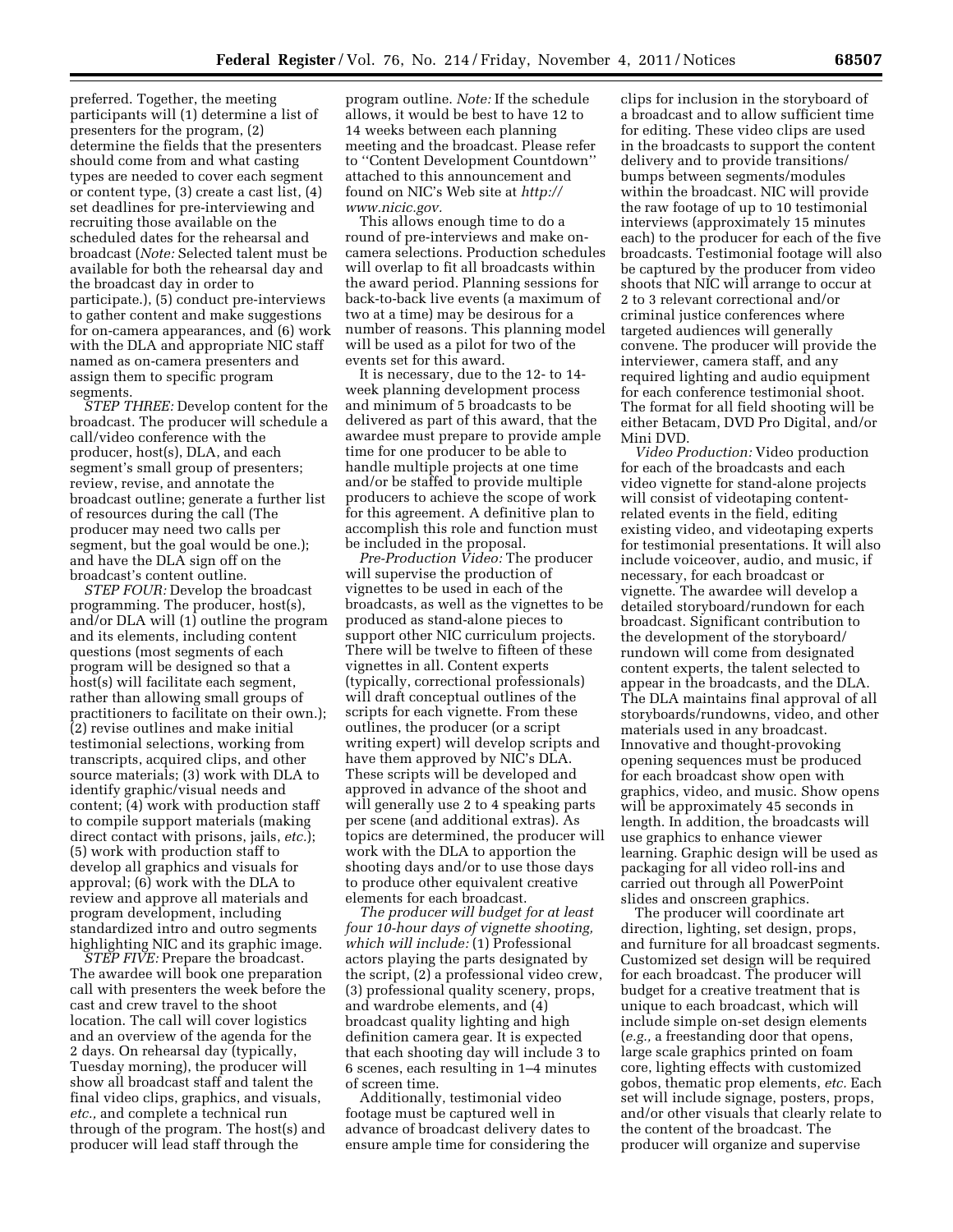the complete production crew on rehearsal and production days.

*Production:* The awardee's production group will set up and maintain studio lighting, adjust audio, and have a complete production crew for the days and hours set by the DLA for each rehearsal and broadcast. The producer will coordinate art direction, lighting, set design, props, and furniture for all broadcast segments. Customized set design will be required for each broadcast. Each set should include signs, posters, props and/or other visuals that clearly relate to the content of the broadcast. The producer will organize and supervise the complete production crew on rehearsal and production days. A production crew shall include the following: Director, audio operator, video operator, character generator operator, floor director, four camera operators, teleprompter operator, online Internet coordinator, makeup artist (at production time only), and interactive assistance personnel (for fax, email, and telephone communications).

*Post-Production:* The producer oversees the production and editing of a DVD of each broadcast for a final and approved cut by the DLA. Within one week after each broadcast, the awardee will provide the DLA a live and active link to the archived version of the broadcast. Within sixty (60) days after each broadcast, the awardee will provide the DLA five master copies of the edited and approved broadcast. These copies must be provided on a single-sided DVD. The broadcast footage will need to be edited to include a splash page that provides an outline/ menu of the content of the broadcast by modules, and/or other appropriate categories to assist users in finding specific content in which they may have an interest. Additionally, any original vignettes produced for the broadcast must be included on the DVD. All edits must be approved by the DLA.

*Transmission:* The producer will (1) purchase satellite uplink time that will include the footprints of Alaska, Hawaii, the Virgin Islands, and the continental United States; (2) acquire downlink transponder time from Ku band; (3) purchase Internet streaming of 200 simultaneous feeds for each program, and (4) be able to provide closed captioning on the final edited DVD of each production. For each broadcast, the awardee will test the Internet link and streaming. The test should verify connectivity to the site, as well as audio and video quality. The test must occur at least 72 hours prior to the start of the live broadcast. The awardee will provide real-time, live, toll-free

telephone support to participant sites or individual participants to address access, connectivity, and quality issues on the day of the live broadcast beginning at least 1 hour in advance of the broadcast and continuing through the broadcast.

*Equipment:* Applicants must have a minimum of the following equipment: Broadcast studio of approximately 2,000 square feet, with an area for a studio audience of 10 to 20 people; four digital studio cameras (one of which must be an overhead camera with robotic control); chroma key: At least one wall with chroma key capability, along with a digital ultimate keying system, a tape operation facility providing playback/ record in various formats, including DVD, Betacam, Betacam SP, SVHS, VHS, U-Matic 3⁄4; and SP, and Advit, or comparable editing bay; threedimensional animation with computer graphics; Internet streaming capacity for several hundred simultaneous downloads in both G2 Real Player and Microsoft Media Player-Capture Closed Captioning; archive ability for all satellite/Internet broadcasts from this agreement; computer teleprompter for at least three studio cameras; interruptible fold back (IFB) or in-ear monitor (IEM) for all key presenters and the moderator/hosts during each live broadcast with individual control from the control room and the DLA; wireless microphones for each presenter/all talent during the live broadcasts; and microphones for the studio audience at each roundtable (they should be able to pick up audio) during the training program (It is expected that studio audiences will be used in at least four of the live broadcasts.); satellite uplink and transponder: Ku band digital with the footprints of Alaska, Hawaii, Virgin Islands, and the continental United States; Web/Internet equipment for Internet link during live broadcasts; and portable field equipment (digital video cameras with recording decks, portable lighting kits, microphones [both handheld and lapel], field monitors, audio mixers, and camera tripods).

*Personnel:* Applicants must have a minimum of the following qualified personnel: Producer/director; script writer; set designer; lighting designer; audio operator; graphics operator; tape operator; location camera operator; teleprompter operator; clerical/ administrative support; makeup artist (as needed during live production); closed caption operator (as needed during production).

*Application Requirements:*  Applications should be concisely written, typed double spaced, and reference the project by the ''NIC

Opportunity Number'' and Title in this announcement. The package must include a cover letter that identifies the audit agency responsible for the applicant's financial accounts, as well as the audit period or fiscal year that the applicant operates under (*e.g.,* July 1 through June 30); a program narrative in response to the statement of work; a budget narrative in response to the statement of work; and a budget narrative explaining projected costs. The following forms must also be included: OMB Standard Form 424, Assurances—Non-Construction Programs (These forms are available at *<http://www.grants.gov>*) and DOJ/NIC Certification Regarding Lobbying; Debarment, Suspension and other Responsibility Matters; and Drug-Free Workplace Requirements (available at *[http://www.nicic.gov/Downloads/PDF/](http://www.nicic.gov/Downloads/PDF/certif-frm.pdf) [certif-frm.pdf](http://www.nicic.gov/Downloads/PDF/certif-frm.pdf)*).

Applications may be submitted in hard copy, or electronically via *[http://](http://www.grants.gov)  [www.grants.gov.](http://www.grants.gov)* If submitted in hard copy, there must be an original and three copies of the full proposal (program and budget narratives, application forms, and assurances). The original should have the applicant's signature in blue ink.

#### **Authority:** Public Law 93–415.

*Funds Available:* NIC is seeking the applicant's best ideas regarding accomplishment of the scope of work and the related costs for achieving the goals of this solicitation. Funds may be used only for activities that are linked to the desired outcome of the project.

This project will be a collaborative venture with the NIC Academy Division.

*Eligibility of Applicants:* An eligible applicant is any public or private agency, educational institution, organization, individual, or team with expertise in the described areas.

*Review Considerations:* Applications received under this announcement will be subjected to an NIC 3- to 5-member review panel. The criteria for the evaluation of each application will be as follows:

### **Technical and Programmatic (30%)**

Are all elements outlined within the scope of work effectively understood and a description provided of how each element will be addressed? Is there a complete and precise, technically sufficient description of the design and methodology for the required services? Is there a clear statement of how each project deliverable will be accomplished, including major tasks that will lead to achieving the goal, the strategies to be employed, required